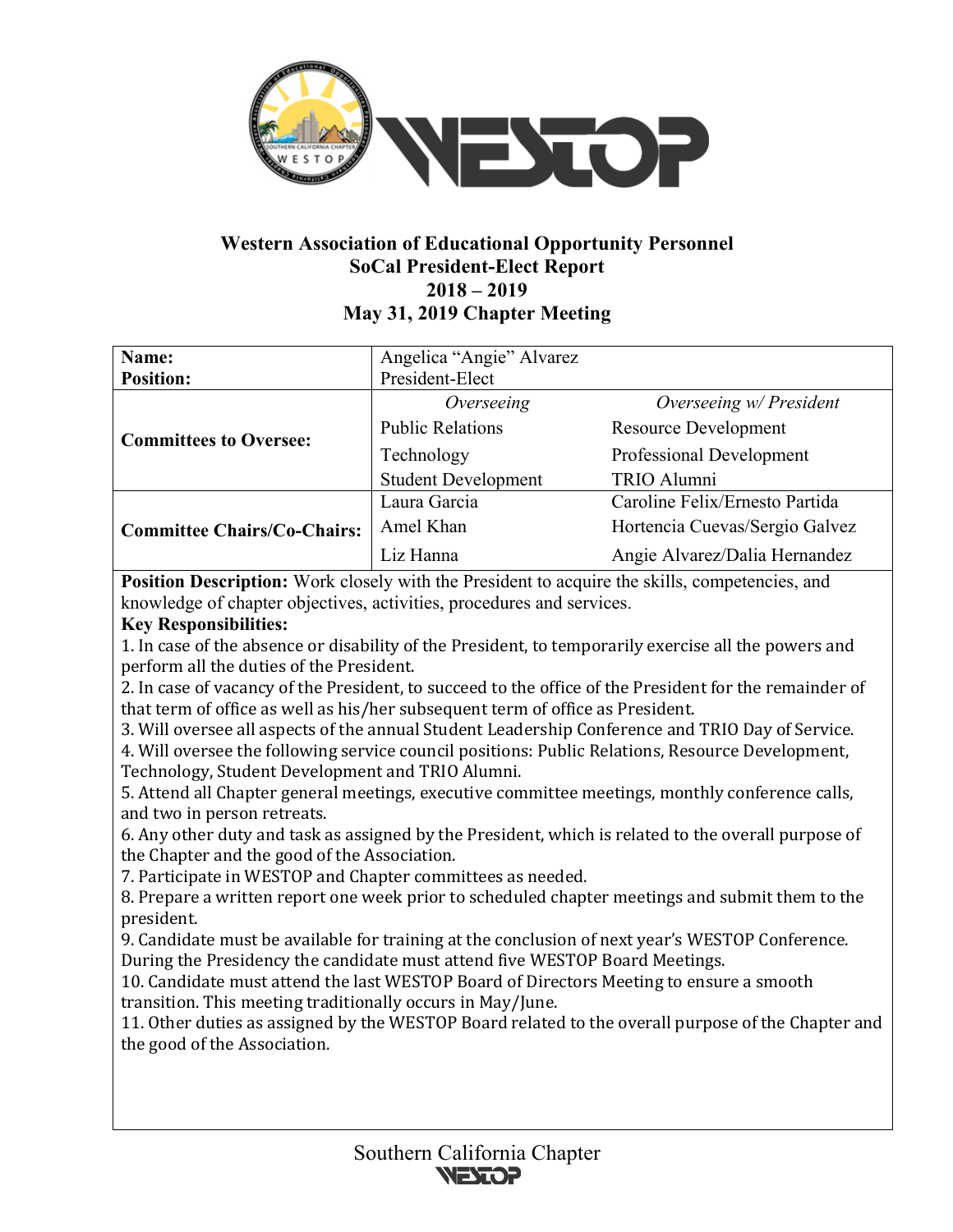

### **Goals & Priorities**

2018-2019 Goals: Help engage more Student Equity programs to increase membership and participation.

2018-2019 Priorities: Work with Board and Service Council to increase participation in SLC and PDS in addition to our Fund Development Activities.

### **Updates**

**Public Relations:** Will be setting up a content calendar to plan posts for upcoming events. More information to come.

**Student Development**: SLC occurred on March 16, 2019 and was a success! Detailed report provided by Chair Liz Hanna.

Save the Date: Student Leadership Conference scheduled for April 4, 2020 at CSU Northridge. **Technology:** Updates continue to be made on website. Please reach out to Amel or myself to be added on the WESTOP SoCal Google Group. Detailed report provided by Chair Amel Khan. **Professional Development:** Professional Development Academy occurred May 3-5, 2019 in Lake Arrowhead. We had 9 participants accepted and 9 participants attended. It was 2 ½ days of information provided with topics that included: History of TRIO & WESTOP, Legislation and Regulations, how to prepare for a Site Visit, and HR Strategies for managers. Scholarships applications for Professional Development Graduate & Conference Scholarships to be announced in the summer. Please apply when they come out!

**Resource Development:** Quakes game will be June 12<sup>th</sup>. Hope to see you there! "Straight Outta WESTOP SoCal" T-Shirts for a suggested donation of \$20 available. **TRIO Alumni**: No updates.

### **2019-2020 Board & Service Council**

President - Angie Alvarez (Pasadena City College) Past President - Dalia Hernandez (CSU San Bernardino) Vice President - Pending elections Treasurer - Miguel Zarate Jr. (Riversity City College) Secretary - Caroline Felix (CSU San Bernardino) Parliamentarian - Ernesto Partida (Pasadena City College) COE Fairshare - Laura Orozco (Study Smart Tutors) & Ana Prado (Cal Lutheran University) Legislation/Education - Cuauhtemoc "Temo" Solorio (Cal Lutheran University) Membership/Elections – Victoria Garcia (Cal Lutheran University) Professional Development – Dalia Hernandez as Past-President Public Relations - Laura Garcia (Harvey Mudd College) Resource Development - Valeria Rizo (Mount St. Mary's University) Student Development - Daniela Barcenas (CSU Northridge) & Co-Chair TBD TRIO Day - Jasmine Mageno (Volunteers of America) Technology/Archives - Amel Khan (CSU Dominguez Hills) TRIO Alumni - Laura Orozco & Albaro Martin (UC Riverside)

> Southern California Chapter **REALER**